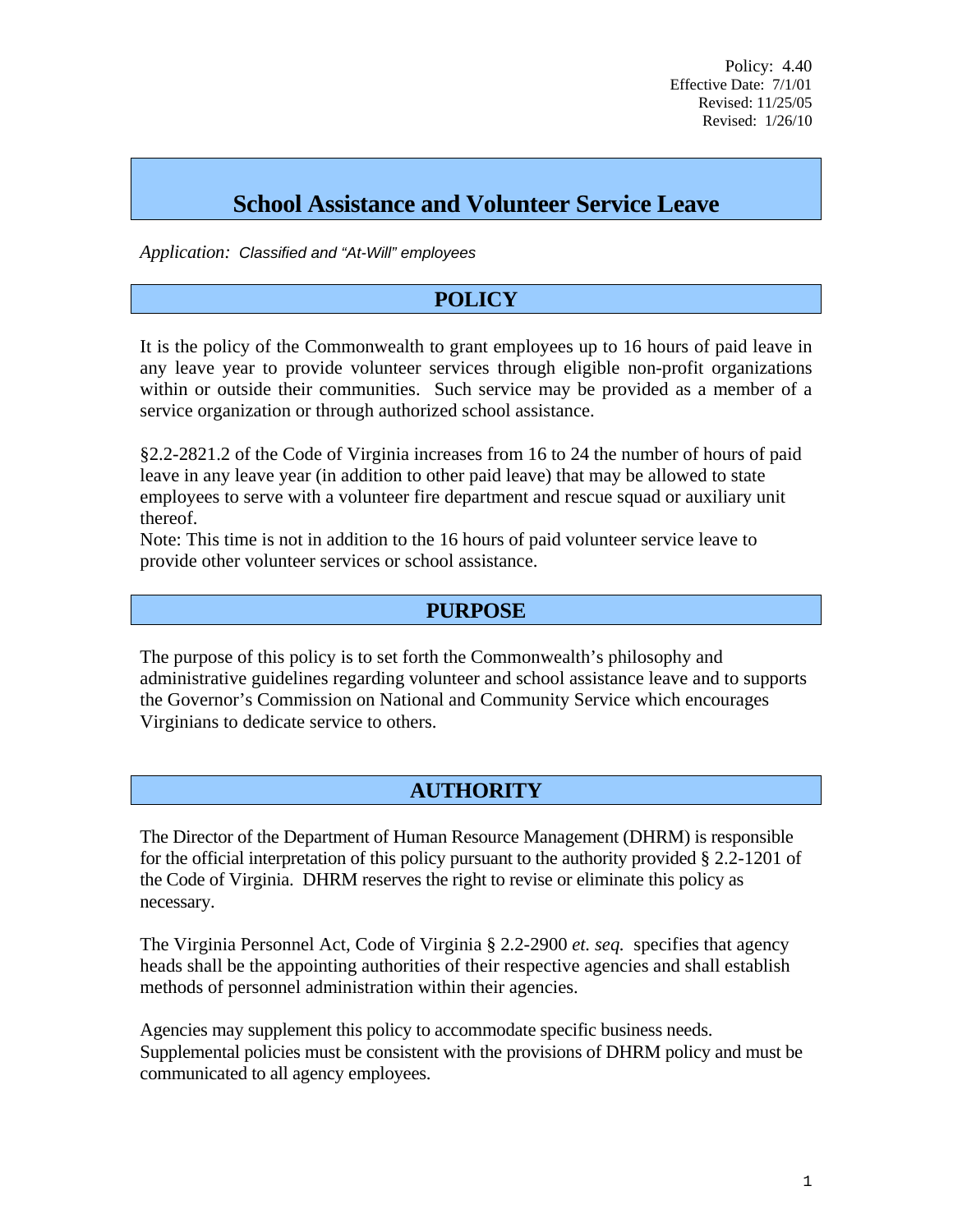### **RELATED POLICIES**

Policy 4.17 - Emergency/Disaster Leave

### **REASONS FOR LEAVE**

Leave under this policy may be used for providing volunteer service through volunteering for non-profit organizations or for school assistance as outlined below.

#### **A Volunteer Opportunities**

- 1 Volunteer Fire Departments and Rescue Squads Members of volunteer fire departments and rescue squads, or auxiliary units thereof, shall be granted paid leave of up to 24 hours under this policy in accordance with §2.2-2821.2 of the Code of Virginia.
- 2 Other Volunteer Service Activities Employees may be granted paid leave under this policy to provide voluntary service as part of an organized service project sponsored by a community, national or other service organization. For example, an employee could be granted volunteer leave to:
	- a deliver meals to the elderly or to needy community citizens through an organization such as Meals on Wheels;
	- b attend non-profit boards and committee meetings (Scouts, Big Brother/Big Sister, Red Cross, etc.);
	- c participate in activities directly related to non-profit fundraising (e.g., set up/take down, registration, answering phones, recruiting/organizing/training volunteers);
	- d do yard work, painting, cleaning, maintenance through a non-profit organization, or;
	- e volunteer for Scouts, Big Brother/Big Sister, or other non-profit organization.

#### **B School Assistance**

- 1 Employees with children may be granted paid leave under this policy to:
	- a meet with a teacher or administrator of a public or private preschool, elementary school, middle school, or high school concerning their children, step-children, or children for whom the employee has legal custody; or
	- b attend a school function in which such children are participating.
- 2 Any employee may be granted paid leave under this policy to perform volunteer work approved by any teacher or school administrator to assist a **public** preschool, elementary school, middle school, or high school.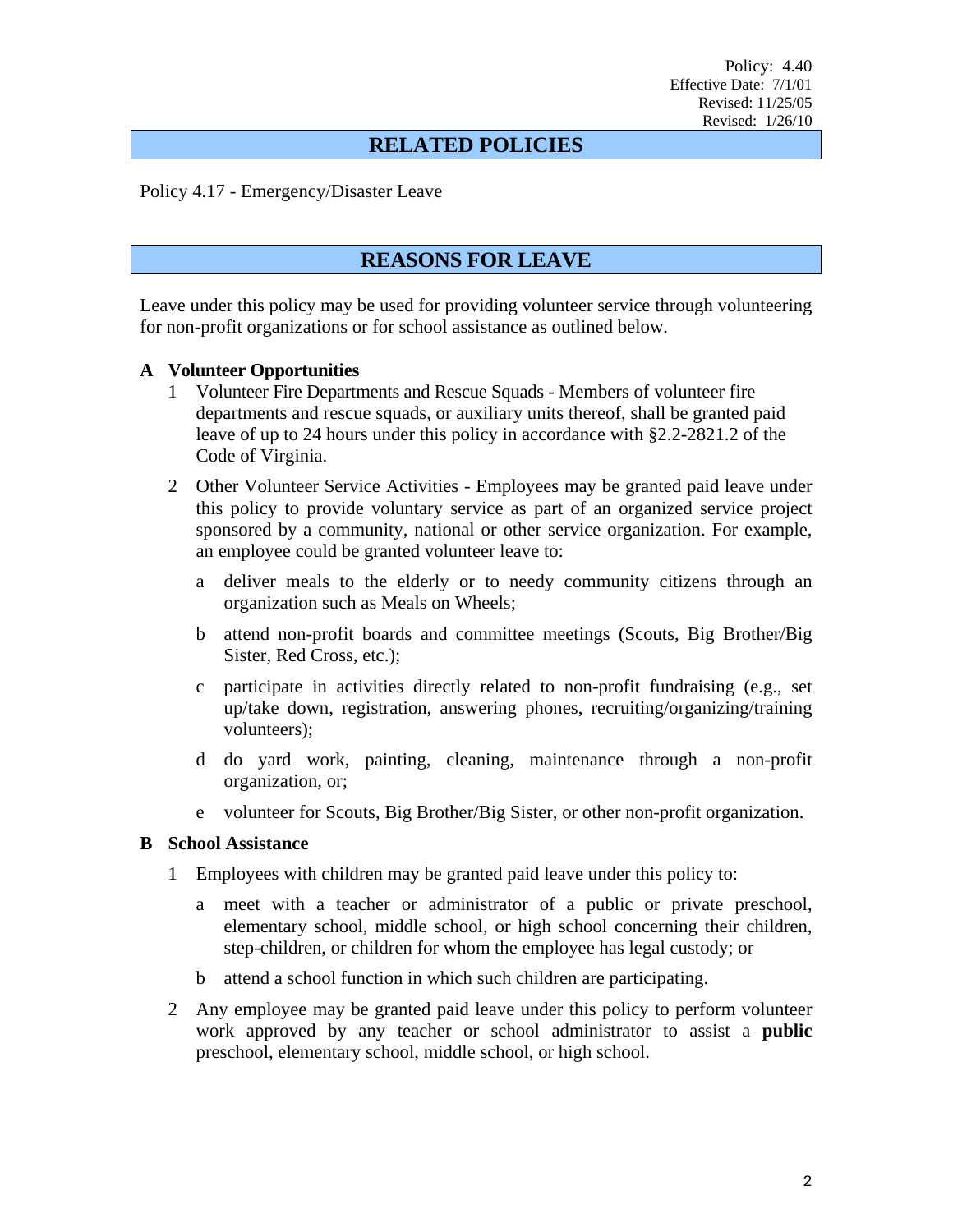### **C Home Schooling**

Employees may be granted paid leave under this policy to assist in the education of their child (or step-child or child for whom the employee has legal custody) in state-approved home education curricula, including meetings with local school board officials and required field trips.

### **ADMINISTRATIVE PROCEDURES**

### **A Supervisor's Approval**

- 1 Employees must receive approval from their supervisors prior to using volunteer leave. If response to emergency situations as a member of a volunteer fire department or rescue squad will result in tardiness, employees must notify their supervisors according to agency procedures.
- 2 Supervisors may require written verification from an official of the service organization for use of volunteer leave. If the leave is used for school assistance, written verification should be from a school administrator or teacher.

### **B Scheduling**

- 1 Agencies should attempt to approve leave at the time requested by employees, but have discretion to disapprove leave if it would significantly impact agency operations.
- 2 Agencies may determine that it is not possible to release certain employees under this policy, such as employees in direct care or public safety positions, due to staffing requirements. When adequate, capable back-up staff is readily available, or if it is possible to adjust employees' schedules, employees' requests should be granted. If they are unable to grant volunteer leave requests, agencies should inform affected employees as soon as possible after the decision are made.

# **AMOUNT / AVAILABILITY of LEAVE**

#### **A Full-Time Employees**

- 1 Volunteer Leave may be used in increments of one hour at a time (or less if the agency's leave system can accommodate it.)
- 2 A maximum of 16 hours of paid leave per leave calendar year will be made available to current employees on January 10 each year and to new employees upon beginning employment.

Note: Employees who are members of a volunteer fire or rescue squad departments *must* be granted an additional 8 hours of paid leave to be used exclusively for the purpose of providing firefighting and rescue services.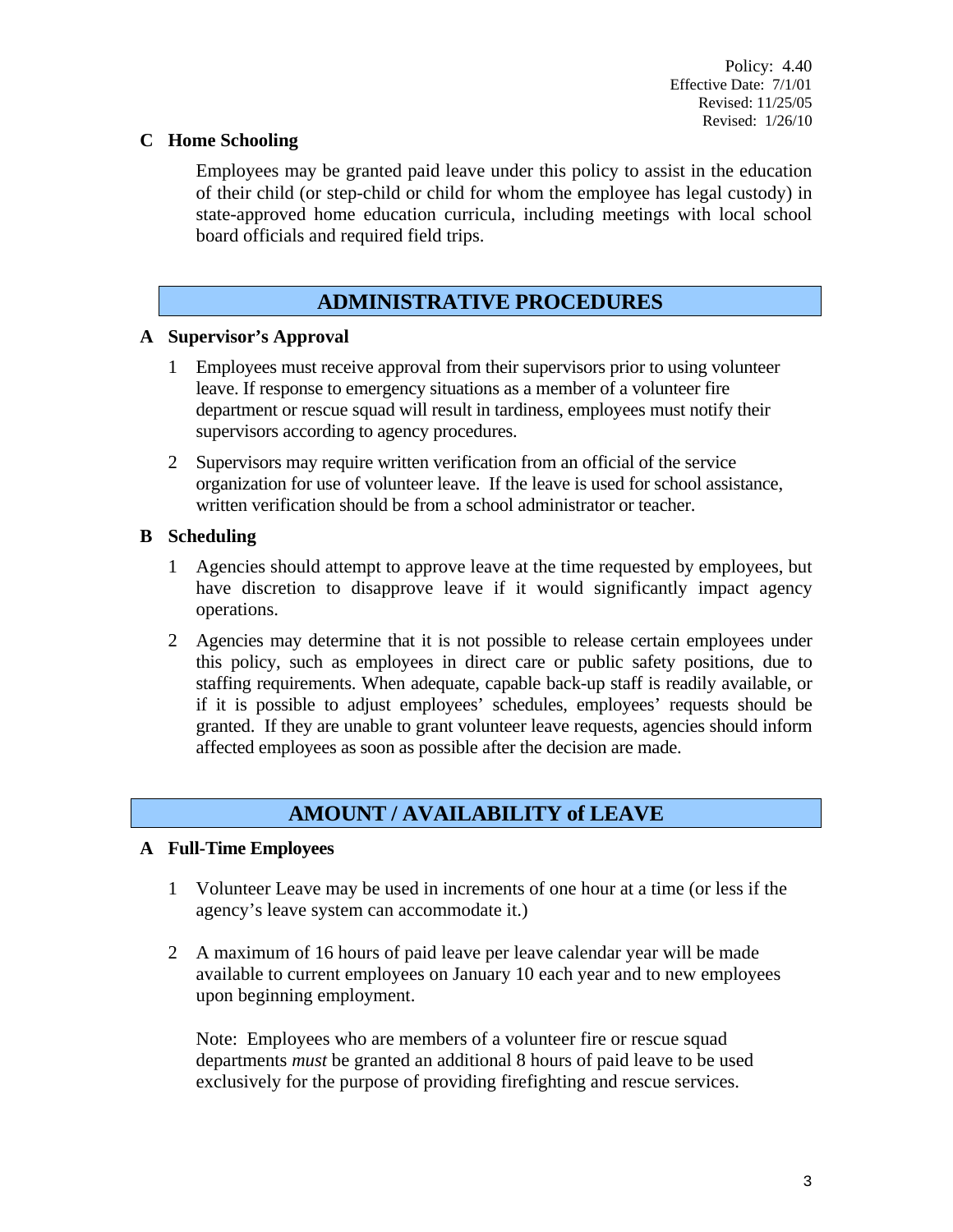#### **B Quasi Full-Time and Part-Time Employees (Q & P)**

Hours of paid leave will be made available to  $\overline{O} \& P$  salaried employees in an amount proportionate to the percentage of hours they work in a full 40-hour workweek.

*Example*: Employees working 32 hours per week are entitled to 12.8 hours (or, in the case of a volunteer firefighter, 19.2 hours) of volunteer leave.

#### **C Duration**

- 1 No Carryover Leave not taken under this policy in a calendar year will not be carried forward to the next year.
- 2 No Payout There will be no payment for unused volunteer leave upon employees' separation from state service.

### **GLOSSARY**

**Eligible Agencies -** A public or private nonprofit organization that is representative of a community or a significant segment of a community, and is engaged in meeting human, educational, environmental, or public safety community needs. Excluded is service provided through a church where the only recipients of the service are the constituents of the church (e.g. painting and maintenance of church buildings, yard work, serving on the church Board, etc.).

Note: Activities involving political groups or causes do not qualify for use of this leave.

**Pre-School -** An early childhood program that serves children for more than nine hours per week, at any time from their birth until their eligibility to enter elementary school. While a preschool program may be home-based, like all other such programs, it must be registered, licensed or certified by the Virginia Department of Social Services, unless it is exempt from licensure under §63.2-1715 of the Code of Virginia.

**School -** Schools for which this leave may be granted include any public preschool, elementary, middle or high school. This term may include private preschools, elementary, middle or high schools only if the employee has children, step-children or children for whom the employee has custody attending the private school.

**School Assistance -** Participation in school activities including meeting with teachers or school administrators, attending school functions or performing volunteer work, as described in this policy, which has been approved by a teacher or school administrator.

**Service Organizations** - Organizations that (1) are community based or that have extensions of their organizations within a community, that (2) provide services through voluntary efforts of citizens in the following ways:

Relief to physically or mentally challenged persons;